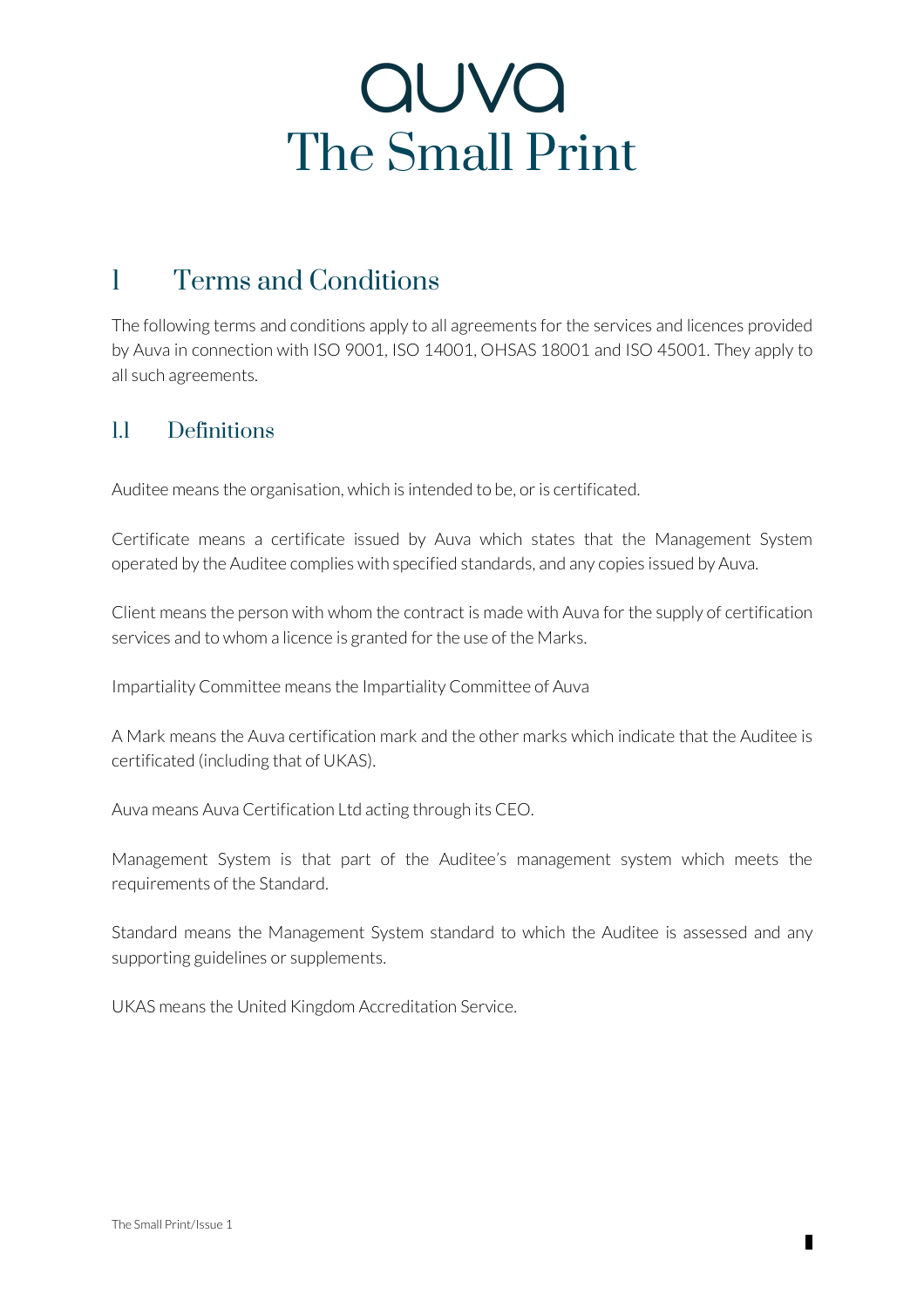### 1.2 License to use the Certification Mark and Certificate

Subject to the Auditee and the Client fulfilling their responsibilities hereunder, and during the currency of this agreement, Auva grants a licence for the Auditee to use the Marks and the Certificate.

Copyright in the Marks and the Certificate remains vested in Auva and the copyright owners of the marks not owned by Auva.

The use of the Marks is ruled by the document "How to Use our Logos"

Incorrect references to the certification system or misleading use of Certificates in advertisements, sales brochures, etc. is not acceptable.

Neither the Marks nor the Certificate may be used in any way which is unacceptable to Auva and bring Auva or the certification system into disrepute.

Auva may revoke the Auditee's licence to use the Marks and terminate the Certificate if the Auditee or the Client fails to comply with any of these terms and conditions, or if the Client becomes bankrupt or makes an arrangement with its creditors or enters into liquidation (except for purposes of reconstruction) or has a receiver appointed, or if the Client fails to pay fees in due time, or if Auva loses its relevant accreditation.

Under suspension or after withdrawal or cancellation, the Auditee shall refrain from further promotion of its certification.

#### 1.3 Services to be provided by Auva

Auva will provide the Client with copies of the Certificate when all due fees have been paid.

Auva will provide the services as quoted, and as further defined in any orders accepted by Auva.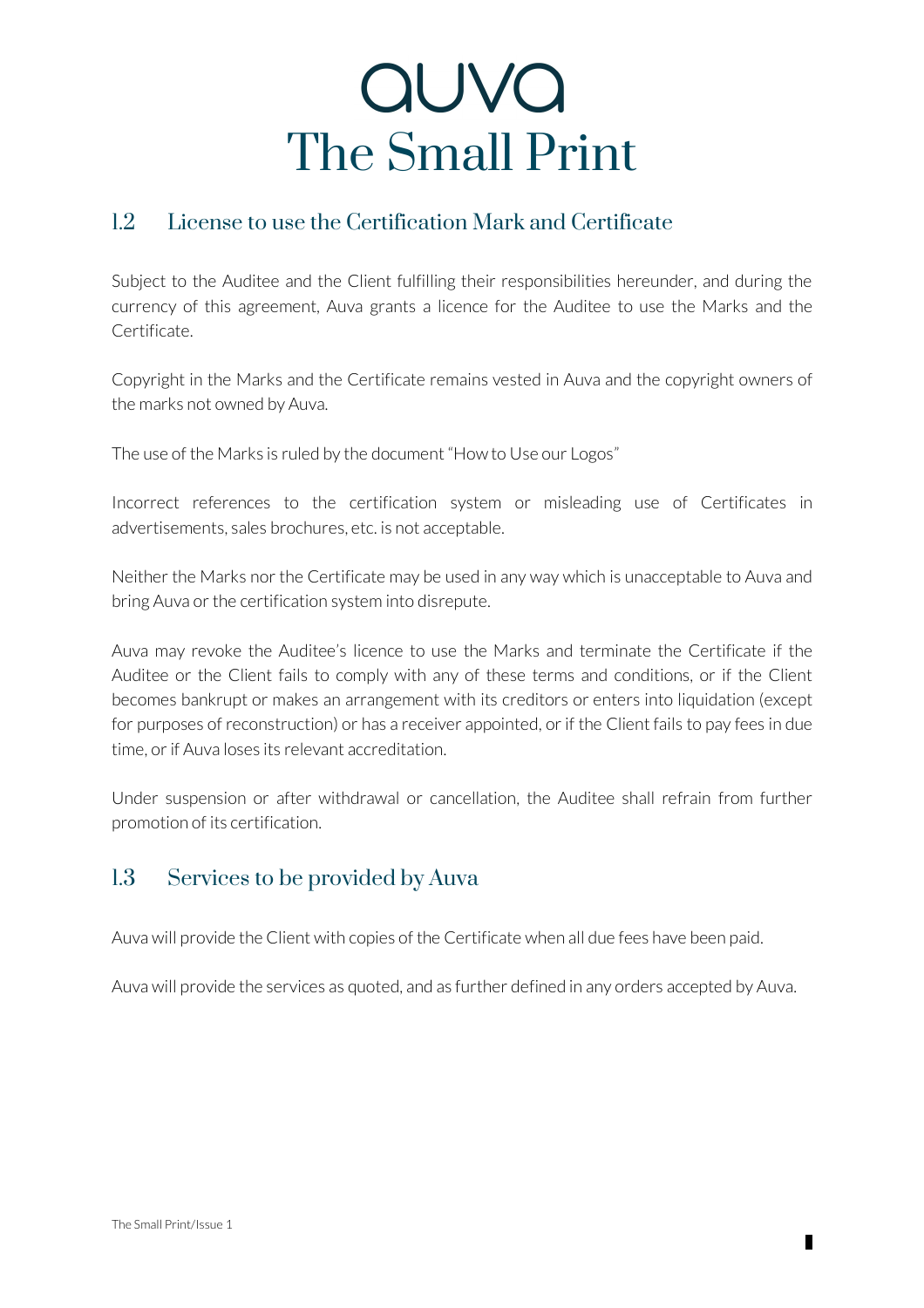### 1.4 Confidentiality

Auva shall keep all information of the Auditee and the Client in confidence, except insofar as such information is in the public domain, unless the Auditee or Client gives their permission for its release, unless such information must be released by law or for the purpose of Auva's accreditation, or unless the information is part of Auva's register of assessed firms, or other public database specific to the certification scheme.

Clients should not submit any documentation or information to Auva or to any representative of Auva; either whilst on site or remotely, if it contains information which would be in breach of any legislation, regulatory or customer requirements.

### 1.4.1 Openness

Any member of the public may request access or disclosure of any client's certification status (i.e. the granting, extending, maintaining, renewing, suspending, reducing the scope of, or withdrawing of certification) in order to gain confidence in the integrity and credibility of certification. Auva shall provide this information in a timely manner. They may also request information about our audit process and certification process.

Auva Shall provide access to specific interested parties that request information on conclusion of a specific audit will be provided relevant non-confidential information about the conclusion of an audit.

The Auditee and the Client shall do likewise in respect of Auva's information.

### 1.5 Duties of the Auditee

The Auditee shall:

- Maintain a Documented Management System which conforms to the certificated standards;
- Provide Auva with a copy of the documentation which describes its Management System as required by Auva (insofar as the documentation is held electronically the Auditee shall provide Auva with a copy of the information on paper or electronic media at Auva's choice);
- Advise Auva promptly of any intention to change the Management System, or any other changes to the organisation which could affect the conformity or scope of the certified management system;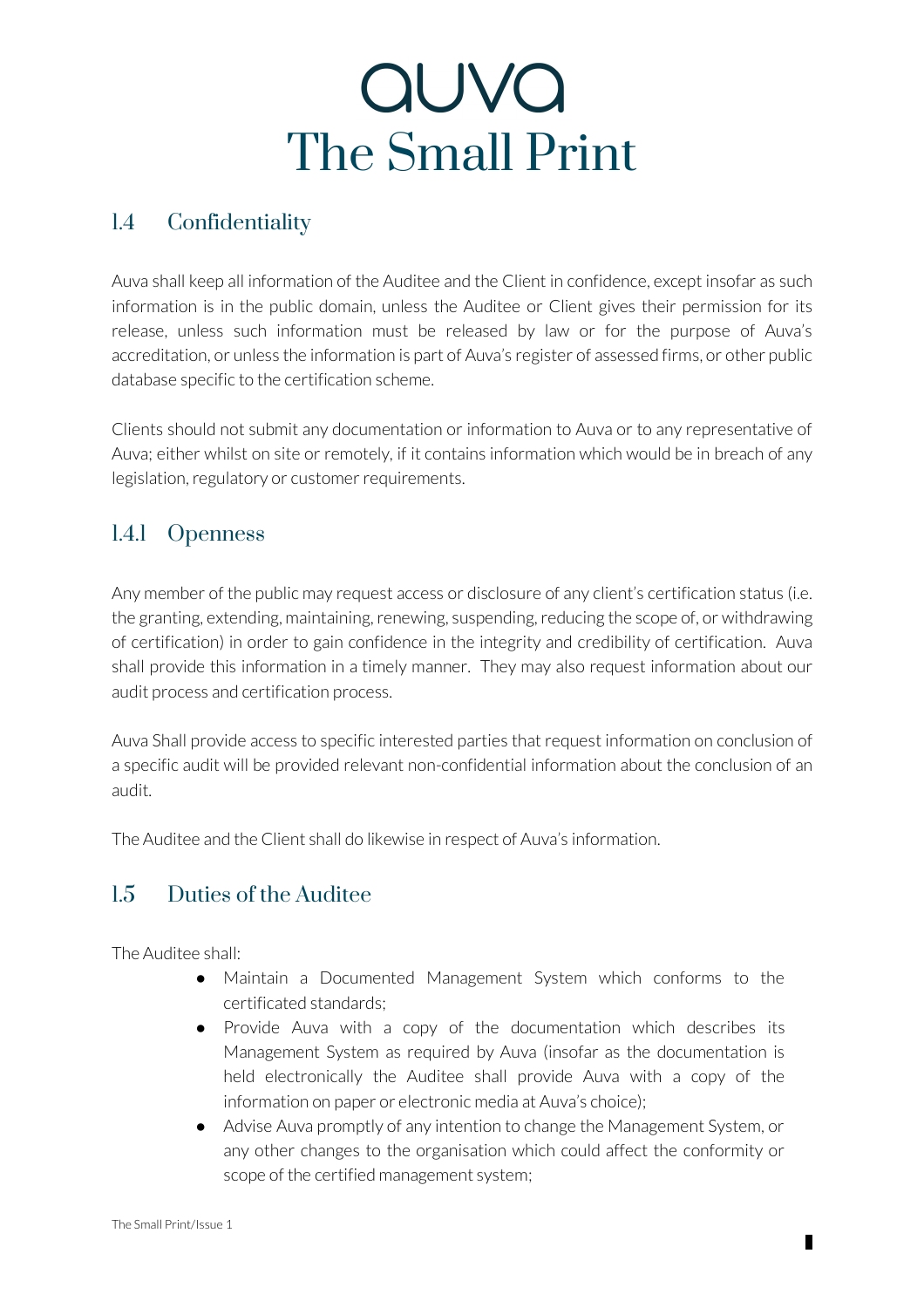- Not change the Management System without Auva's confirmation that such a change would not invalidate the Certificate.
- Give access, accommodation, and reasonable office facilities to Auva's and UKAS's staff at all reasonable and necessary times to enable them to assess the compliance of the Management System with the Standard by examination of information however held, by interviewing the Auditee's staff, and by examining processes, records and products;
- Ensure that appropriate documentation, records and staff are available to ensure that Auva can effectively assess all relevant aspects of the system;
- Only claim that it is certified with respect to those activities for which it has been granted certification;
- Cease to use the certified logos in cases of suspension or withdrawal of the certification;
- Not bring Auva into disrepute by inappropriate claims of certification;
- Make its complaints file available to Auva and UKAS on request.
- comply with the requirements for certification, and supply any information needed for assessment;
- Nominate for Auva approval a management representative and deputies as necessary to be responsible for all matters relating to the Certificate;
- Keep copies of audit reports and other associated documentation for a minimum of 5 years;
- Inform Auva immediately if it becomes aware of any legal challenge regarding the safety or legality of any products or services that it provides that are covered by the scope of its Auva certification.
- Provide Auva upon request any information relating to complaints received including the investigation outcomes
- Inform Auva, without delay, of the occurrence of a serious incident or breach of regulation necessitating the involvement of the competent regulatory authority

#### 1.6 Duties of the Client

The Client shall:

- Pay Auva's fees as agreed;
- Ensure that the Auditee fulfils his obligations hereunder and within this document
- Inform Auva, without delay, of the occurrence of a serious incident or breach of regulation necessitating the involvement of the competent regulatory authority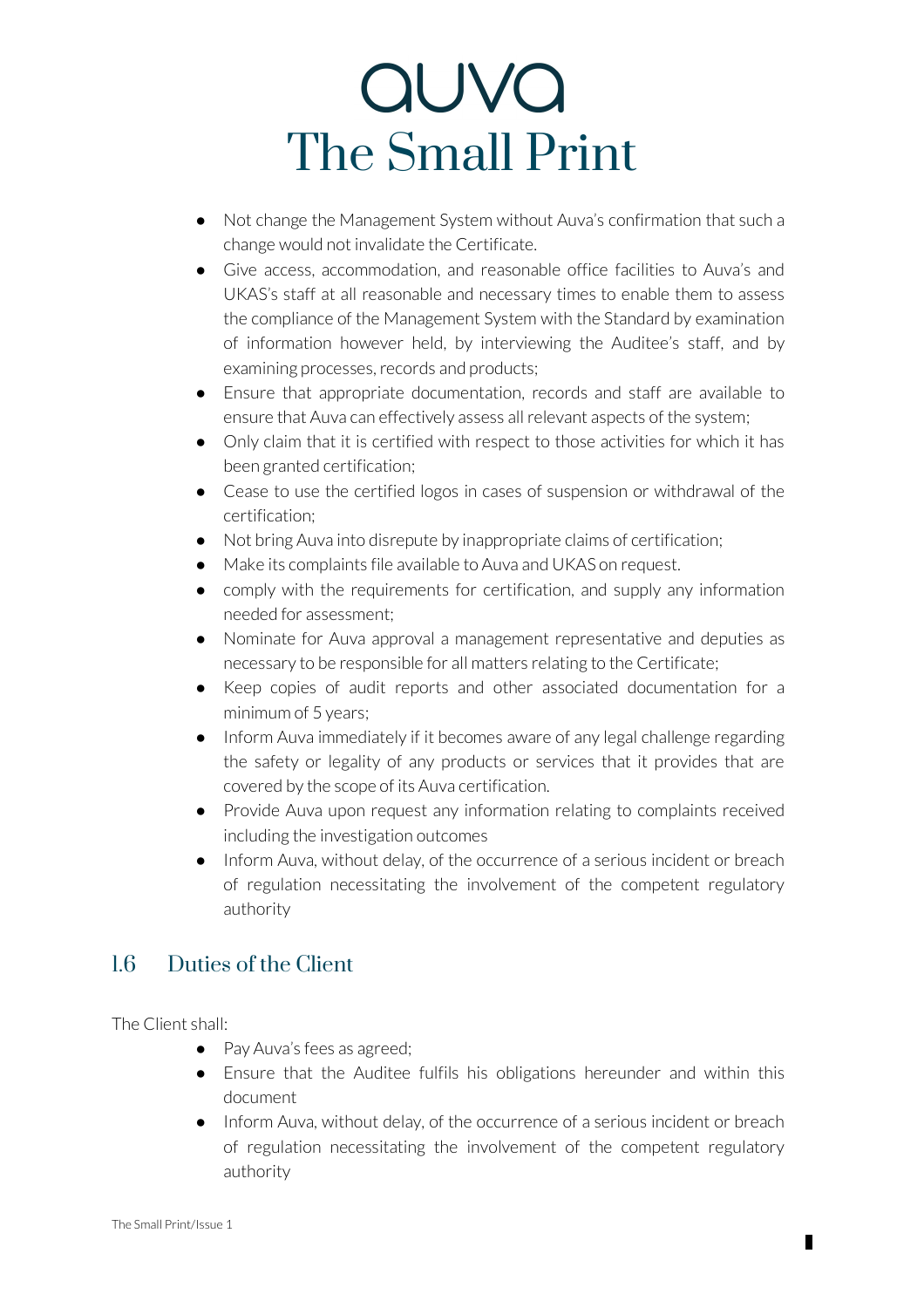# auva The Small Print

- Inform Auva of any changes without delay of matters that may affect the capability of the management system to continue to fulfil the requirements of the certified standard. This include for example:
	- The legal, commercial, organisational status of ownership;
	- Organisation and management (e.g, key managerial, decision making or technical staff);
	- Contact address and sites;
	- Scope of operations under the certified management system;
	- Major changes to the management system and processes

#### 1.7 Fees

Auva shall charge the Client fees for the services and licences provided. The fee rates shall be according to Auva's quoted prices for the service or licence concerned.

Fees may be quoted as a firm price explicitly or as an estimate.

Fees are due fourteen days in advance of the activity to which they relate, except for fees which are ascertained only after the activity is complete which are due thirty days after their invoice date. Fees shall be paid by the due date.

Where fees are quoted as a daily rate, the nominal day is eight hours, however a day's fee may be charged for five or more hours. Activities which are of only a few hours duration and at the auditor's office may be charged at an hourly rate prorated from the daily fee rate.

The fees for travel, hotel and subsistence expenses will be charged at cost, unless quoted otherwise.

Value added tax will be charged as necessary.

Twenty one days after payment is due, interest is payable on overdue charges at HSBC base rate plus 5% per month.

#### 1.8 Postponement and Cancellation

If the Client or Auditee postpones or cancels a planned activity with less than 28 days' notice before the start of the activity, Auva will charge the Client an additional fee for postponement or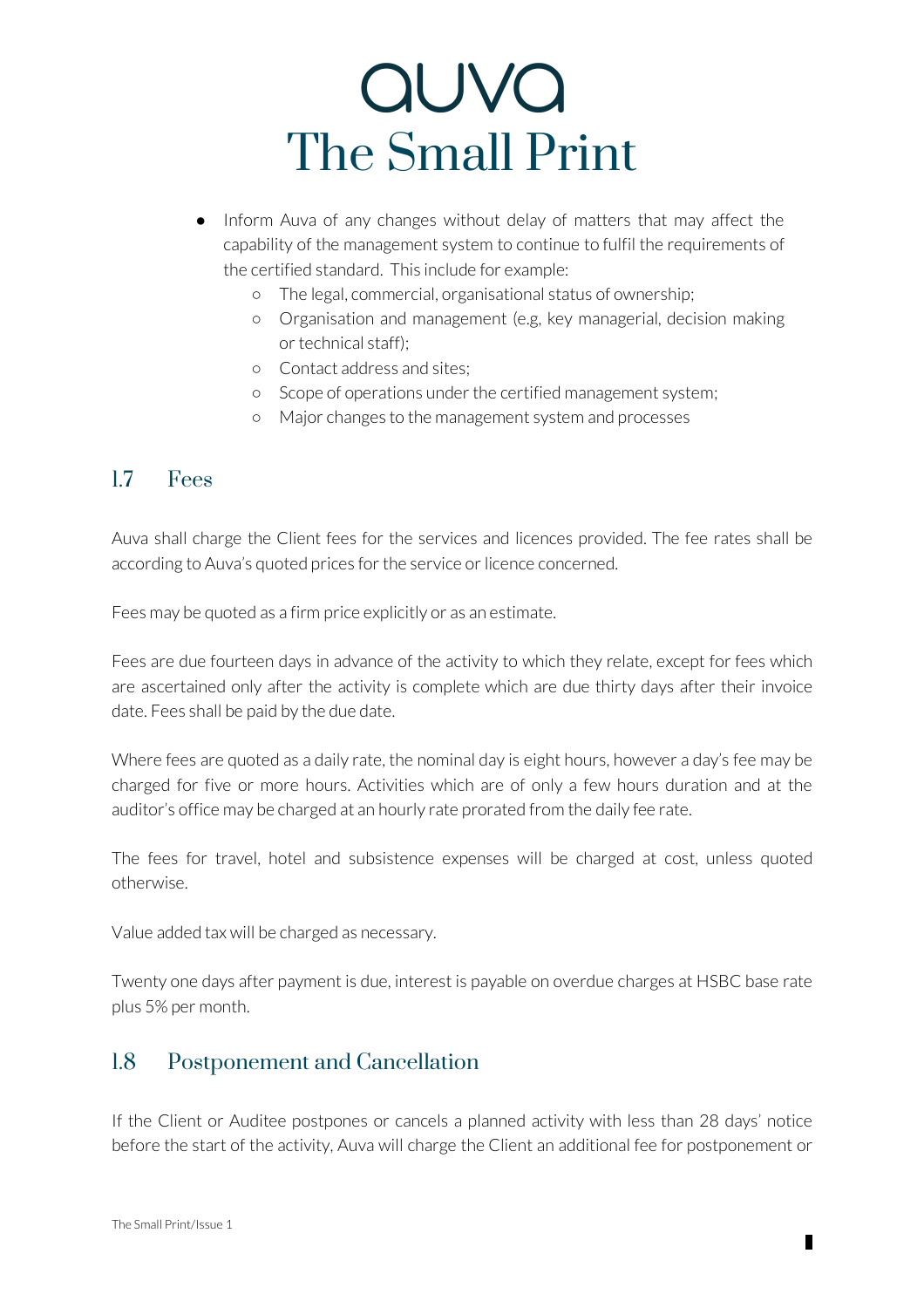# auva The Small Print

cancellation. This fee will be the greater of half the quoted charges for the activity or one manday's fee rate.

If cancellation is less than 7 days' notice prior to the start of the audit then the full audit fees will be payable by the Auditee.

Cancellations must be received in writing acknowledging the cancellation fee will be applied.

In the case of cancellation by the Client or Auditee during an activity, the whole quoted, estimated or actual fee for the activity will be charged.

Neither Auva or the client shall be entitled to a cancellation/compensation fee where cancellation is due to Auva's act or omission.

Auva may cancel an activity if the fees for it are unpaid by the due date; in this case a cancellation fee shall be due to Auva.

#### 1.9 Termination of the Agreement

Either party may cancel this agreement by giving three months' notice. Termination of the agreement shall lead automatically to termination and cancellation of the Certificate(s).

Termination of the agreement may be instigated by Auva should the fees owed to Auva not be paid in full and on time. Any outstanding fees will remain due even after termination.

On termination of the Certificate (however determined), the Auditee shall:

- Immediately discontinue use of the Marks and the Certificate
- Remove all references to such from all material and electronic media
- Return the Certificate (and all copies) to Auva.

Auva does not charge certification fees. Unless stated otherwise, all fees charged represent audit time only. At the time of cancellation, Auva will request the certificate(s) back immediately, as the certificate(s) is (are) issued free of charge and no refund will be due to the auditee. If a client refuses to schedule an audit with Auva, or if a suitable date cannot be agreed in line with the visit cycle, then Auva may decide to cancel the certificate and again no refund will fall due. In both cases the client must immediately return the certificate(s), cease using the Auva logo(s) and must not make any claim to be certified. Auva will amend the certificate validator on www.auvacertification.co.uk to reflect that the certificate is no longer valid and has been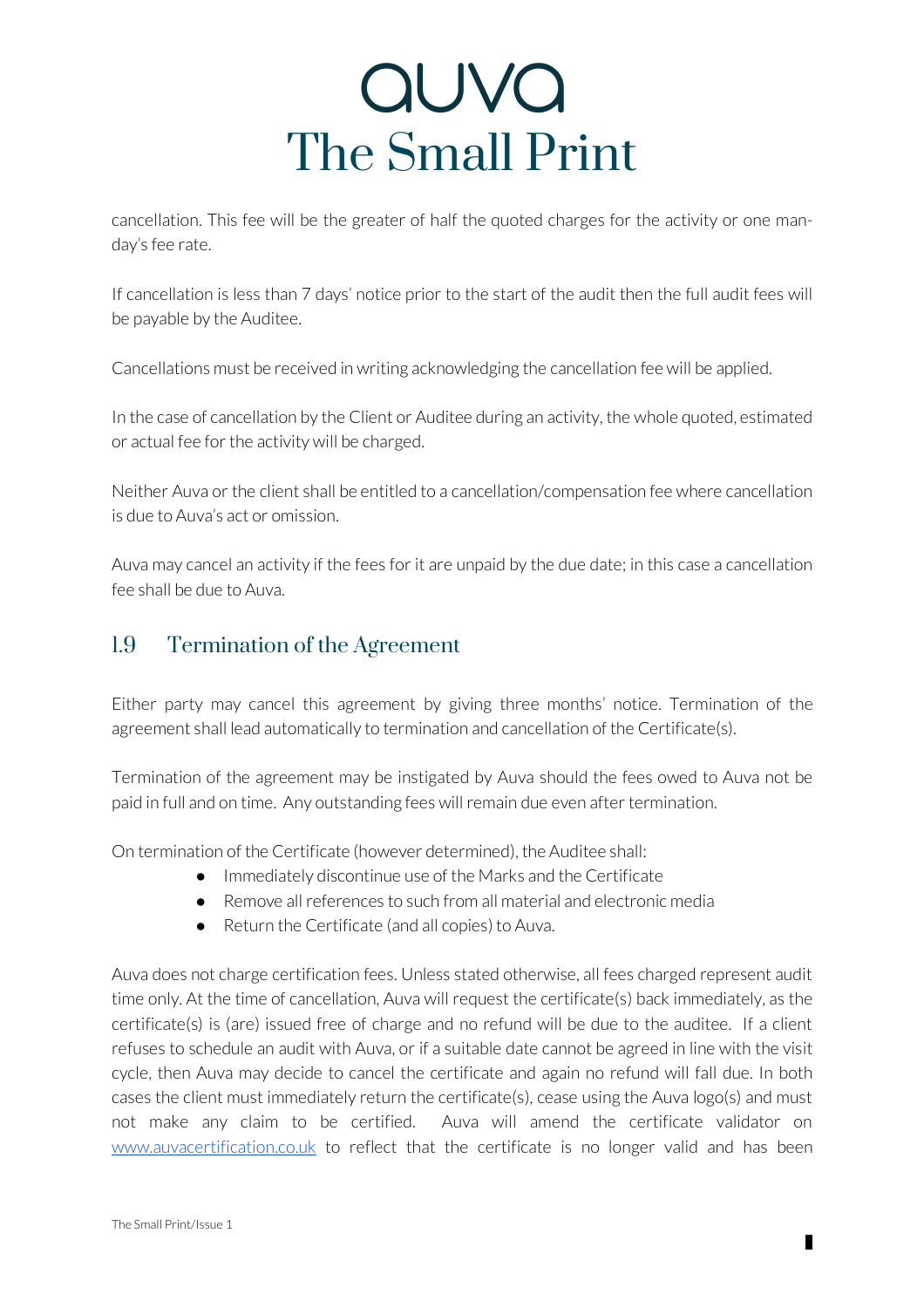cancelled. Any party or person contacting Auva to enquire if a certificate is valid will be informed that the certificate(s) have been cancelled.

Notification of wishing to transfer your certification(s) from Auva to another Certification Body shall be taken as notification of termination and the above 'termination of the agreement' terms shall apply.

### 1.10 Related Documents

The information in this document is a part of the agreement between the Client and Auva. The information in this document may be amended from time to time by Auva. Auva shall give notice of such change to the Client.

### 1.11 General Terms and Conditions

Copyright shall remain Auva's property, but the Client and the Auditee shall have a licence to copy only for internal use all copyright material produced by Auva in the course of the agreement conditional on all due fees having been paid.

The client agrees to Auva subscribing the client to the Auva newsletter system and receiving of Auva newsletters on occasions with information they feel will be of use, the contact details are only used for internal use and will not be sold or divulged to any other party. The client may unsubscribe from the newsletter at any time.

The Client and the Client on behalf of the Auditee hereby consent to Auva's subcontracting its work as it sees fit.

Under no circumstances whatsoever shall Auva be liable under the law of contract, tort, or otherwise for any loss of profits or contracts or any indirect or consequential loss or damage.

The Client shall indemnify Auva against all claims, costs, actions and demands arising from Auva's services hereunder (except due to Auva's negligence), the use or misuse of the Marks or the Certificate, and any breach of this agreement.

Notices will be deemed to have been served 48 hours after being posted recorded delivery to the addressee's last known address.